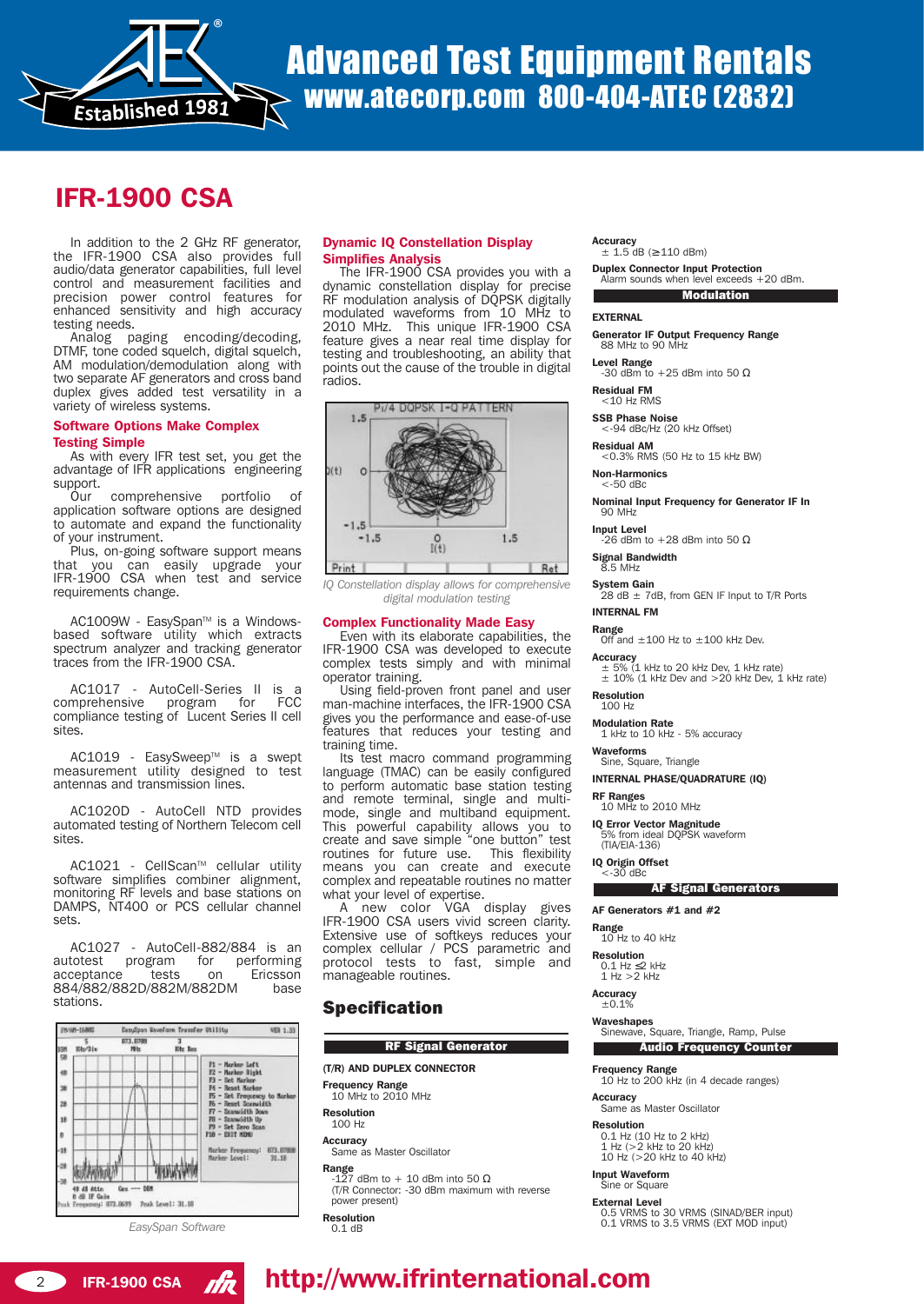#### RF Counter

**Frequency Range**<br>10 MHz to 2010 MHz

**Accuracy** Same as Master Oscillator

Resolution  $1$  Hz (fc  $<$  20 MHz) 10 Hz (fc  $>20$  MHz)

Minimum Level -60 dBm (ANT connector) **RF Frequency Error Meter** 

Frequency Digital Meter Range  $0$  Hz to  $+150$  kHz

Bar Graph Meter Range 0 to  $\pm 100$  kHz (in 4 decade ranges)

Accuracy Same as Master Oscillator ± LSD

Resolution 1 Hz  $(\pm 1$  Hz to  $\pm 10$  kHz)  $10$  Hz ( $> \pm 10$  kHz to  $\pm 150$  kHz)

**Minimum Level**<br>-60 dBm (ANT Input Port) RF Power Meter

Frequency Range<br>100 MHz to 2010 MHz

Input Level put **Ecver**<br>0.05 mW to 50 W RMS (<900 MHz, 1–2–5 sequence, 4 decade) 0.05 mW to 10 W RMS (>900 MHz, 1-2-5 sequence, 4 decade)

Resolution 1 %

Accuracy ±6% (>5 W and <50 W, at Typical Operational Ambient Temperature)

#### LOW LEVEL POWER METER

Frequency Range Same as standard RF power meter

Input level -40 dBm to -10 dBm Accuracy

12% typical

#### **Receiver**

Frequency Range 10 MHz to 2010 MHz

**Sensitivity** 

<-80 for 10 dB SINAD (1 kHz rate, 6 kHz Dev, FM 2, ANT Input Port)

**Demodulation Output Level**<br>(FM): 5 Vp-p ±15 % (at full scale into 600 Ω)<br>(PM): 40 mVRMS ±15 % (5 Rad, into 600 Ω)<br>(AM): 1 VRMS ±15 % (80 % modulation, into  $600 \Omega$ ) (SSB): 1.15 VRMS  $\pm$ 15 % (Beat tone, into 600 Ω)

Receive IF Output Signal Frequency

88 MHz to 90 MHz

#### IF Bandwidth

8.5 MHz

**FM Deviation Meter** 

#### Deviation Range

 $\pm$ 100 Hz to  $\pm$ 100 kHz Resolution

100 Hz (20 kHz ranges) 1 kHz (>20 kHz ranges)

**Accuracy**<br>±5 % ±2 counts + source residual FM<br>(300 kHz IF, <15 kHz rate)

**Modulation Rate**<br>100 Hz to 40 kHz

Carrier Range<br>100 MHz to 2010 MHz

Minimum Carrier Level -60 dBm (ANT Input Port)

#### PM Deviation Meter

**Deviation Range**<br>
0 Rad to 10 Rad (Peak)

Resolution 0.01 Rad (deviation ≤5 Rad) 0.1 Rad (deviation >5 Rad)

Carrier Range<br>100 MHz to 2010 MHz Minimum Carrier Level

-60 dBm (ANT Input Port) AM Modulation Meter

Modulation Range 1 % to 90 %

Resolution 1 %

**Accuracy**  $\pm$ 5 % of full scale  $\pm$ 1 count + source residual AM (30 % to 90 %)

Carrier Range 100 MHz to 2010 MHz

Minimum Carrier Level -60 dBm (ANT Input Port)

### **Distortion Meter**

Distortion Range 0.1 % to 20 %

Resolution  $0.1 \%$ 

Accuracy  $\pm 0.5$  % distortion  $\pm 1$  count (1 % to 10 %)<br> $\pm 2$  % distortion  $\pm 1$  count (>10 %)

Signal Frequency<br>700 Hz to 1.4 kHz

Signal Level<br>
0.1 VRMS to 30 VRMS (SINAD/BER input) Error Vector Magnitude (EVM) Meter

Input Range NT 400 Channels Cellular 800 MHz Channels PCS 1900 MHz Channels

Minimum Carrier Level -60 dBm (ANT connector)

EVM Range 0 to 100 %

EVM Resolution 0.01 %

Meter Residual EVM <2 % indication

Accuracy<br>  $\pm$  3.0% indication,  $\pm$  1 LSD + meter residual EVM

SINAD Meter

**Range**<br>3 dB to 30 dB

Resolution

0.1 dB

Accuracy<br>  $\pm 1$  dB  $\pm 1$  count (at 12 dB SINAD)

Signal Frequency 700 Hz to 1.4 kHz

Signal Level<br>0.1 VRMS to 30 VRMS (SINAD/BER input) Digital Multimeter

VOLTMETER (DC/AC)

Ranges

200 mV to 200 V (full scale, decade sequence, 150 Ω, 600 Ω, 1 MΩ selectable)

Maximum Input 1000 VDC 500 VAC

Resolution

3.5 digit (maximum resolution 0.1 mV on 200 mV range)

Accuracy ±5% of full scale ± 1 count (AC, where ACV\*kHz < 140) ±1% of full scale ± 1 count (DC)

IFR-1900 CSA

Wireless - Radio test Sets

Nireless - Radio test Sets

Frequency<br>DC, 50 Hz to 20 kHz

Input Impedance 1 MΩ (±5%) 150 Ω (±5%)

600  $\Omega$  ( $\pm$ 5%)

# **OHMMETER**

**Ranges**<br>200 Ω to 20 MΩ (full scale, decade sequence)

Resolution 3.5 digit (maximum resolution 0.1 on 200 range)

**Accuracy**  $\pm$ 5% or 0.1 ( $\pm$ 1 count)

CURRENT METER (DC/AC)

#### Ranges

20 mA to 2 A (full scale, decade sequence, 20 A maximum when using external shunt)

Resolution

3.5 digit (maximum resolution 0.01 mA on 20 mA range)

Accuracy<br> $\pm 5$  % or 0.1 mA  $\pm 1$  count

**Oscilloscope** 

Vertical BW 1 MHz (-3 dB) Input Ranges

1 mV / Div to 50 V / Div (1-2-5 sequence, 8 divisions)

Max Input Vertical 200 V Peak

Accuracy Vertical  $±5%$  of full scale ±10% of full scale (1 mV and 2 mV ranges)

Resolution Vertical

Full Scale / 256

Coupling Vertical AC, DC, GND

Horizontal Sweep Rate 1 µSec / Div to 100 msec / Div (1-2-5 sequence, 10 divisions)

Accuracy Horizontal ±1 % of Full Scale

Resolution Horizontal Full Scale / 400

Internal Signal Routing 425 kHz IF Demod Audio Function Generator SINAD/BER RF Power EXT MOD

Range<br>10 MHz to 2010 MHz Frequency Span Range

±5% of Span Width Reference Accuracy See Master Oscillator

Vertical Resolution Full Scale/256

Log, 10 dB/Div and 2 dB/Div

Displayed Range (Dynamic)

Bandwidth Switching Error <2 dB (5 kHz/Div thru 1 MHz/Div)  $<$ 3 dB ( $<$ 5 kHz/Div or  $>$ 1 MHz/Div)

**Accuracy** 

**Display** 

http://www.ifrinternational.com  $\sqrt{R}$  IFR-1900 CSA 3

External Input Impedance Horizontal 1 MΩ (shunted by 27 pF nominal)

1 kHz/Div to 100 MHz/Div plus Zero Scan (10 divisions in a 1-2-5 sequence)

Spectrum Analyzer

60 dB (0 dB Attenuation, Span <1 MHz/Div)